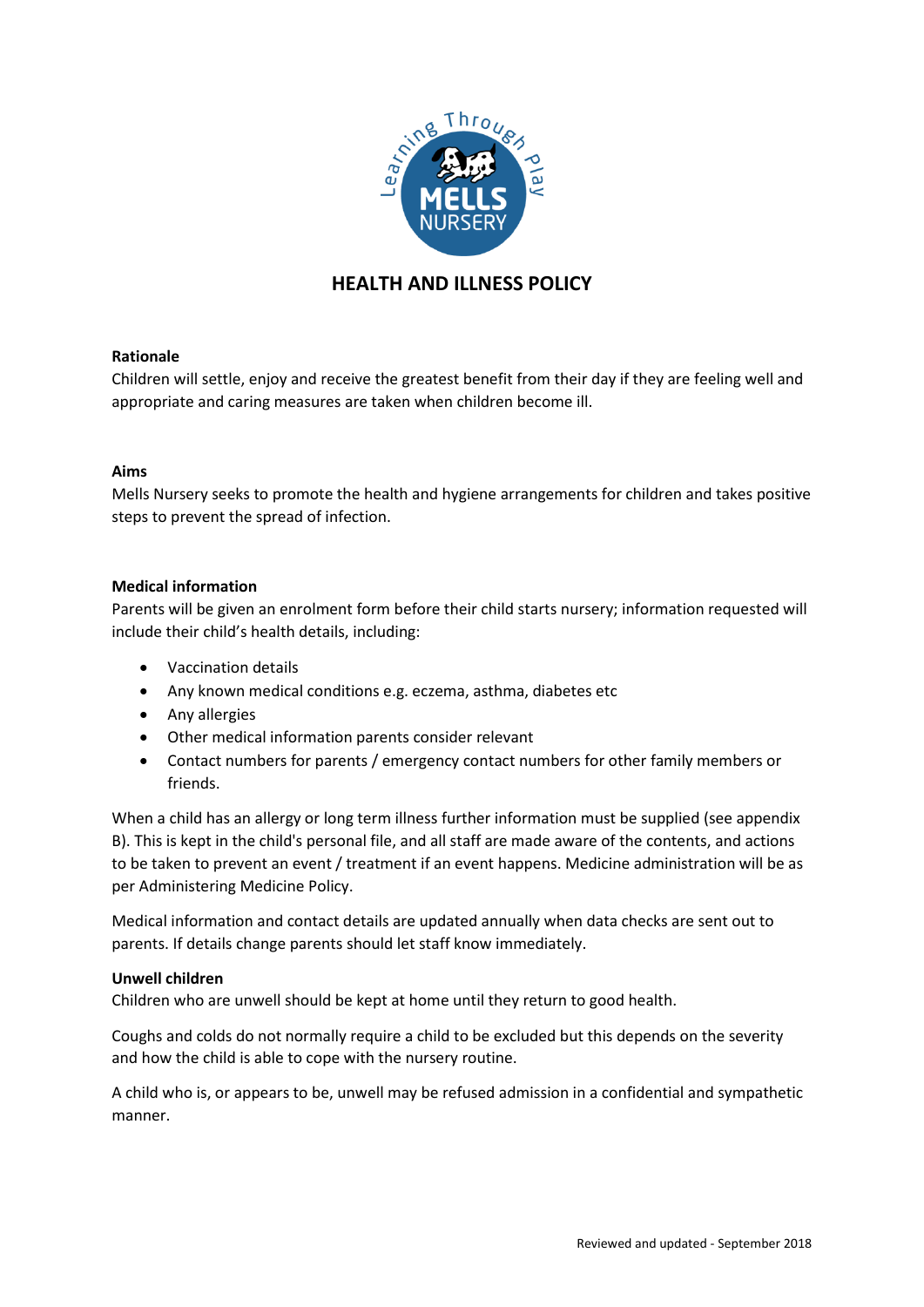If a child has not been their normal self at home but is not showing signs of illness when parents bring them to nursery they should inform staff and ensure the day's contact numbers are given.

Should a child become unwell whilst at nursery a member of staff will try to contact the parent, followed by other contact persons, and ask them to collect the child.

Where no contact can be made the child will be monitored closely within the office if staffing levels permit and made comfortable until they are collected. If a child has a temperature, they are kept cool, by removing top clothing, sponging their heads with cool water, but kept away from draughts.

Temperature is taken using an ear thermometer.

If staff become very concerned for the child's health they will contact a Doctor for advice, relaying signs and symptoms, or call an ambulance.

After vomiting and diarrhoea, parents are asked to keep children home for 48 hours

Appendix A giving information on infectious diseases and exclusion periods is attached and should be adhered to. If parents are concerned or unsure about details, they will be advised to seek medical advice from their Health Visitor or Doctor.

#### **Communicable/ notifiable diseases**

No child may attend nursery whilst suffering from one of the notifiable diseases listed in the table Appendix B. Children may only return to the Nursery when a Doctor has confirmed in writing that this is acceptable. Where a child comes into contact with one of the diseases advice will be sought from a health professional as to their attendance at nursery.

Parents must notify nursery staff if their child has a notifiable disease in order that we may inform other families; confidentiality will be maintained in such cases.

#### **Existing injury**

If a child arrives at nursery with an existing injury, at staff discretion this will be recorded and parent asked to sign the form. The forms are needed to provide proof that the injury was not sustained at nursery. Staff will explain to the parents the reason for the forms in a sensitive and confidential manner.

#### **Accidents**

If an accident occurs at nursery staff will administer relevant first aid and a record of the incident will be made; staff will sign the record. If there is no visible evidence of wounds or the injury is a minor one then staff will explain the incident to the parent or person collecting the child at the end of the session; they will be asked to sign the accident book.

If an injury requires medical attention the parents will be contacted immediately and asked to collect their child.

If a trained member of staff regards the child's injury / health to require emergency medical treatment they will immediately call an ambulance and contact the parents to inform them.

OFSTED and RIDDOR (if relevant) will be notified of any serious injury or death of any child in the nursery or adult on the premises.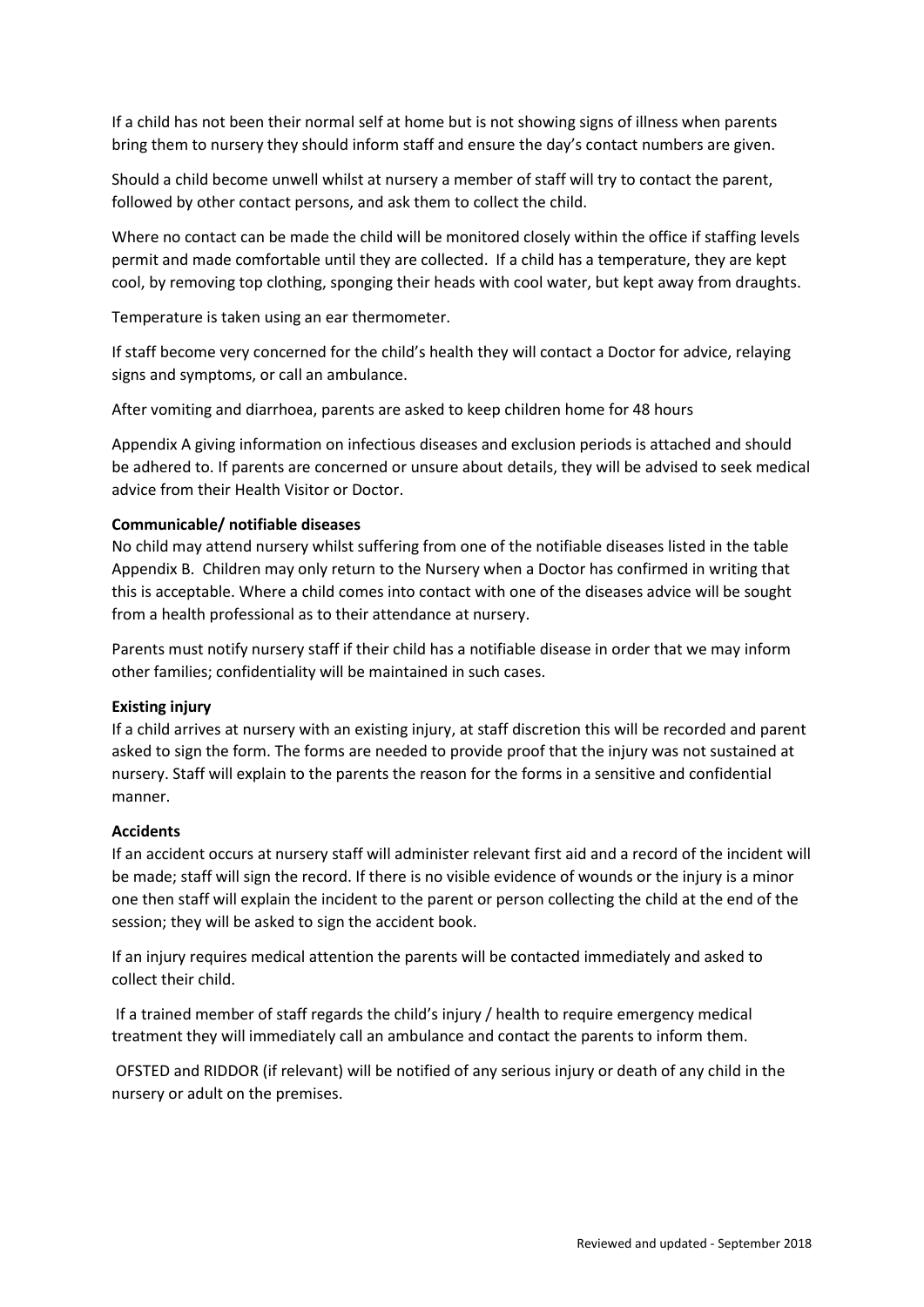# **First Aid**

There will always be a minimum of one Paediatric First Aid trained member of staff at any nursery session. It is our aim to have all members of staff trained in first aid.

Any administration of first aid will be recorded in the accident book.

The member of staff responsible for Health and Safety is responsible for checking the first aid box every half term to make sure that it is correctly stocked and that all items are within date.

### **Hygiene**

All staff, together with the cleaner, aim to ensure that the setting is clean and that there is a daily cleaning routine.

Toys, dressing up and spare clothes, aprons and furniture are cleaned regularly.

Staff raise the children's awareness of good hygiene practices and healthy living by teaching then about the importance of:

- Hand washing
- Nose wiping and the disposal of tissues
- The spread of infection through coughing and sneezing
- Using the toilet correctly
- Cleaning teeth
- Cultural influences on children's hygiene.

Staff wear single use gloves and apron when dealing with vomit, blood, nappy changing, or any other body fluids.

Staff will respect cultural and religious practices, such as food preparation, or washing when informed of the need by parents/carers.

### **HIV/AIDS/Hepatitis procedure**

The HIV virus like other viruses such as Hepatitis (A, B and C), are spread through body fluids. Hygiene precautions for dealing with body fluids are the same for all children and adults.

Single use vinyl gloves and aprons are worn when changing children's nappies, pants and clothing that are soiled with blood, urine, faeces or vomit.

Protective rubber gloves are used for cleaning/sluicing clothing after changing.

Soiled clothing is bagged for parents to collect.

Spills of blood, urine, faeces or vomit are cleared using mild disinfectant solution and mops; cloths used are disposed of.

Tables and other furniture, furnishings or toys affected by blood, urine, faeces or vomit are cleaned using a disinfectant.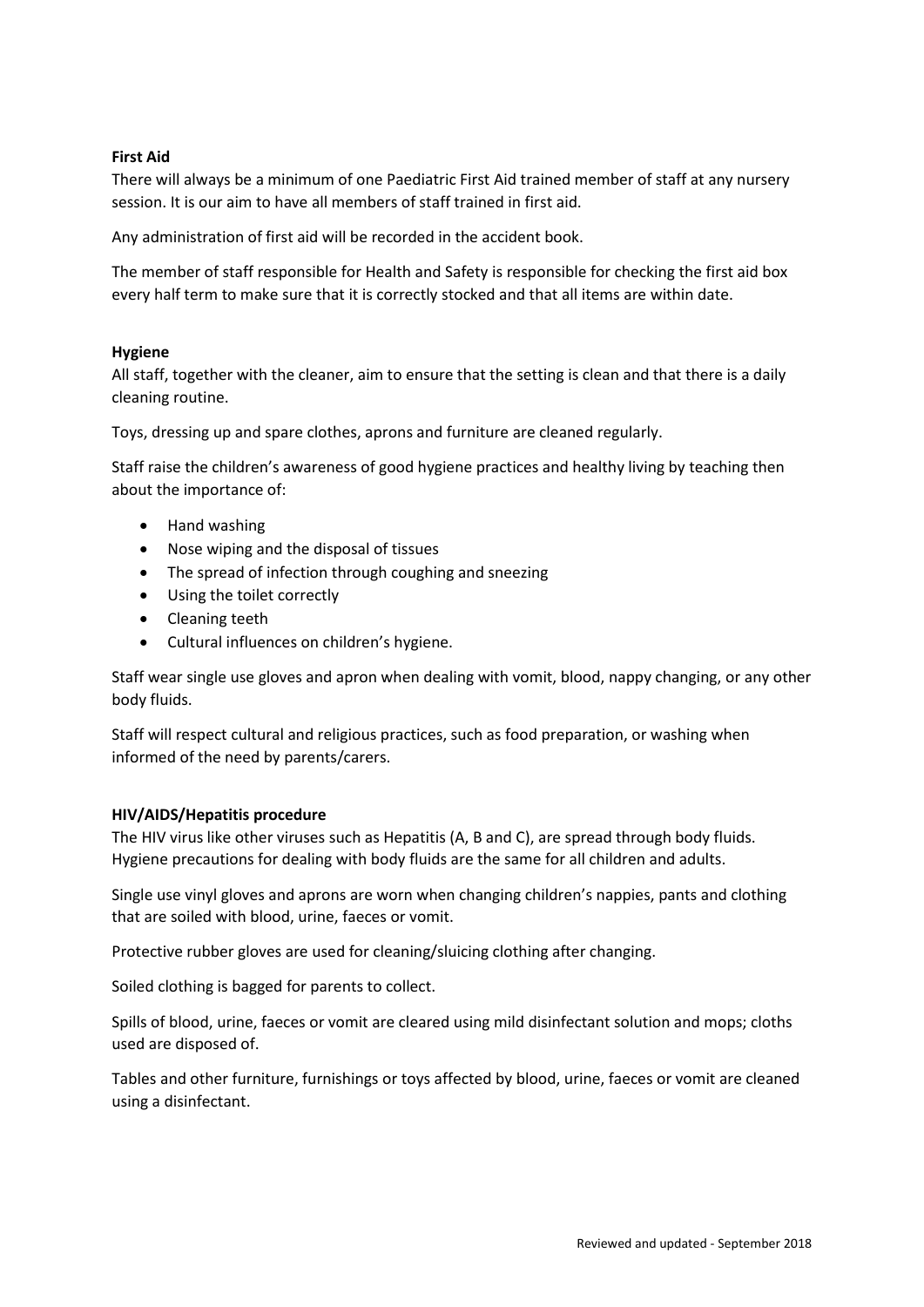# **Appendix A**

INSERT PAGES 99 & 100 OF THE SPOTTY BOOK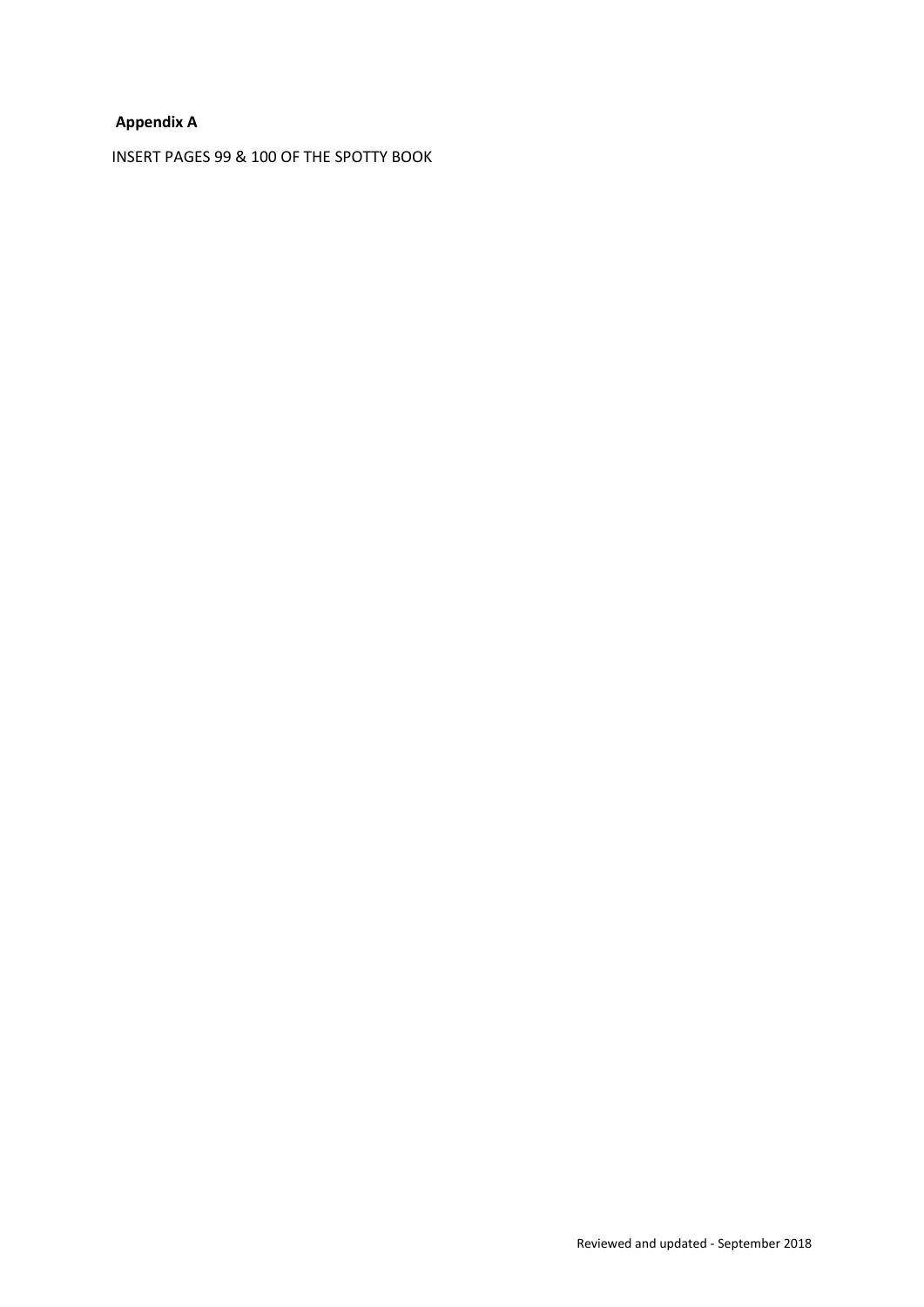# **Appendix B**

INSERT PAGE 98 OF THE SPOTTY BOOK